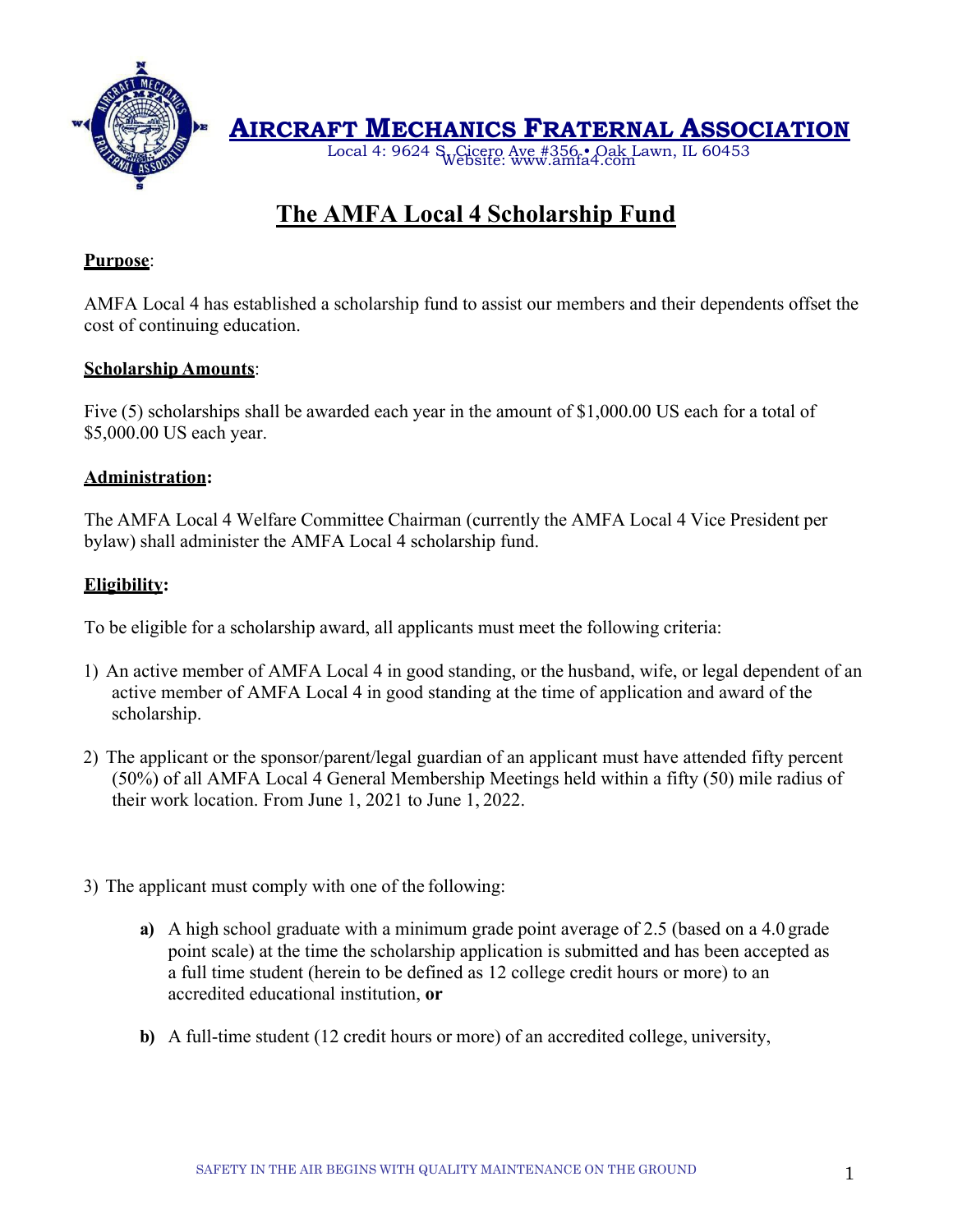community college, private institute or trade school with a minimum GPA of 2.5 (based on a 4.0 scale), **or** 

- **c)** An AMFA Local 4 member's dependent in the final year of high school with a minimum grade point average of 2.5 (based on a 4.0 grade point scale) and has been accepted to an accredited education institution as a full time student (12 credit hours or more) by the end of the award year, **or**
- **d)** An AMFA Local 4 member enrolled in an accredited educational institution on a parttime basis with a minimum GPA of 2.5 (based on a 4.0 scale)

#### **Educational Institutions:**

Colleges, universities, community colleges and trade schools qualify as educational institutions. The institution must be accredited with the state, federal, or recognized educational accreditation agency.

#### **Application Process:**

Applications for the AMFA Local 4 scholarship program shall be available on the AMFA Local 4 website each year the scholarship program is in force.

All applications must be submitted electronically through the AMFA Local 4 website no later than the last business day in May to qualify for the drawing held in the same year. Only one application may be submitted per year per applicant. However, if a member has multiple individuals in their household that meet the eligibility requirements of this program, all qualifying individuals may apply.

The duration of an awarded scholarship is for one (1) year. Individuals awarded a scholarship may reapply the following year providing they continue to meet the program eligibility requirements.

### **Method of Selection:**

During the regularly scheduled AMFA Local 4 July General Membership Meeting, a random drawing from the pool of eligible applicants shall determine which individuals are awarded a scholarship. The first five (5) names selected shall be awarded a scholarship.

After the selection of the five (5) names to be awarded one of the scholarships, five (5) alternate names shall be drawn. The alternates shall only be awarded a scholarship in instances of an original selectee(s) being disqualified. The alternates shall receive such scholarship in the order of their selection (i.e. the first alternate name drawn shall be the first alternate and so forth) and only in the case of an original selectee being disqualified.

#### **Disqualification:**